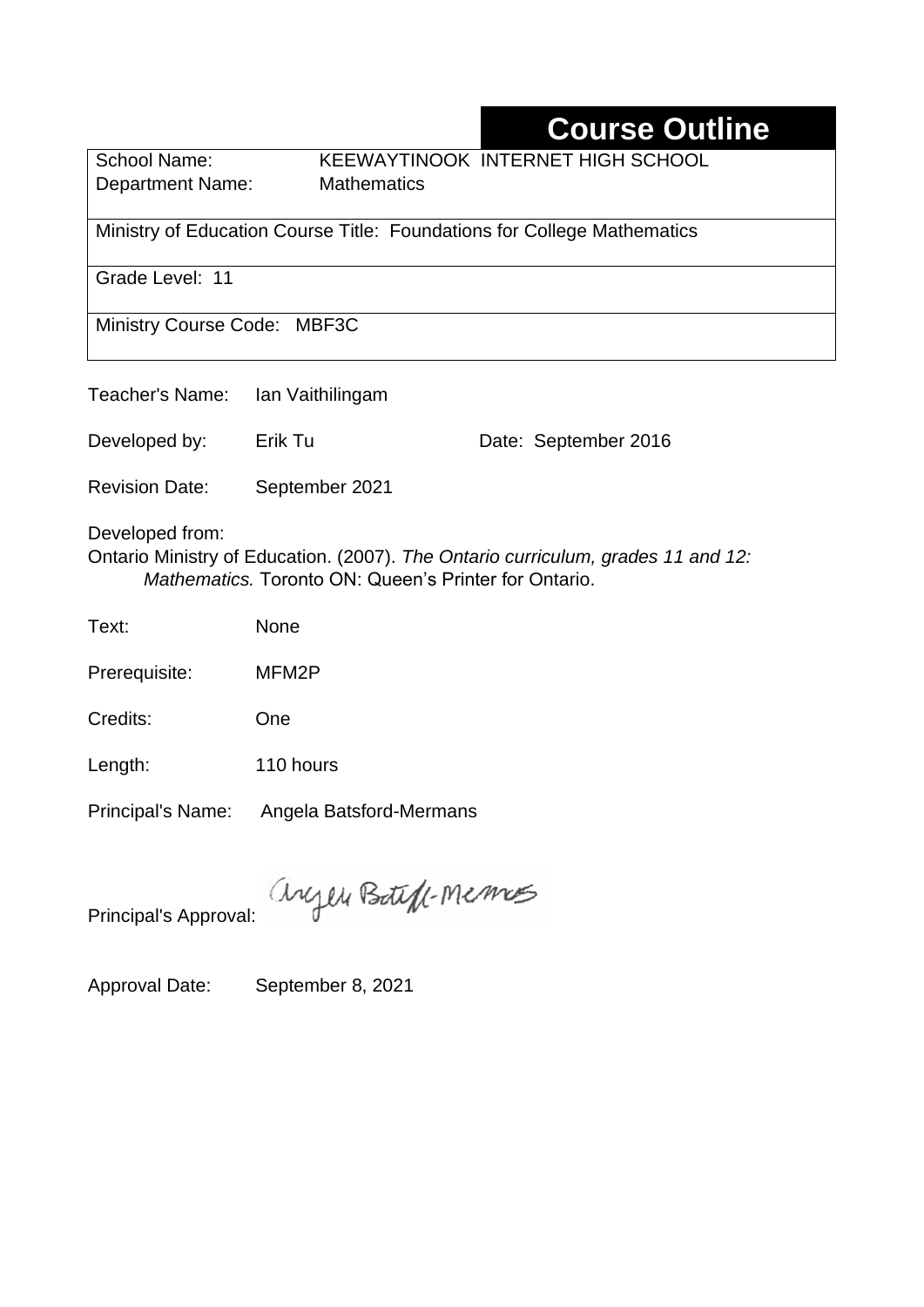## *Course Description/Rationale*

This course enables students to broaden their understanding of mathematics as a problem-solving tool in the real world. Students will extend their understanding of quadratic relations; investigate situations involving exponential growth; solve problems involving compound interest; solve financial problems connected with vehicle ownership; develop their ability to reason by collecting, analyzing, and evaluating data involving one variable; connect probability and statistics; and solve problems in geometry and trigonometry. Students will consolidate their mathematical skills as they solve problems and communicate their thinking.

# *Overall Curriculum Expectations*

#### **Mathematical Models**

- Make connections between the numeric, graphical, and algebraic representations of quadratic relations, and use the connections to solve problems
- Demonstrate an understanding of exponents, and make connections between the numeric, graphical, and algebraic representations of exponential relations
- Describe and represent exponential relations, and solve problems involving exponential relations arising from real-world applications

#### **Personal Finance**

- Compare simple and compound interest, relate compound interest to exponential growth, and solve problems involving compound interest
- Compare services available from financial institutions, and solve problems involving the cost of making purchases on credit
- Interpret information about owning and operating a vehicle, and solve problems involving the associated costs

#### **Geometry and Trigonometry**

- Represent, in a variety of ways, two-dimensional shapes and three-dimensional figures arising from real-world applications, and solve design problems
- Solve problems involving trigonometry in acute triangles using the sine law and the cosine law, including problems arising from real-world applications

#### **Data Management**

- Solve problems involving one-variable data by collecting, organizing, analyzing, and evaluating data
- Determine and represent probability, and identify and interpret its applications

## *Course Content*

| <b>Unit</b>                                | Length   |
|--------------------------------------------|----------|
| 1. Data Management                         | 25 hours |
| 2. Managing Your Money (Personal Finance)  | 25 hours |
| 3. Geometry and Trigonometry               | 30 hours |
| 4. Mathematical Modelling using Quadratics | 30 hours |
| and Exponential Functions                  |          |
| Total                                      | hours    |

## *Unit Descriptions*

#### **Unit 1 – Data Management**

In this unit, students solve problems involving one-variable data by collecting, organizing, analyzing, and evaluating data. Students determine and represent probability, and identify and interpret its applications.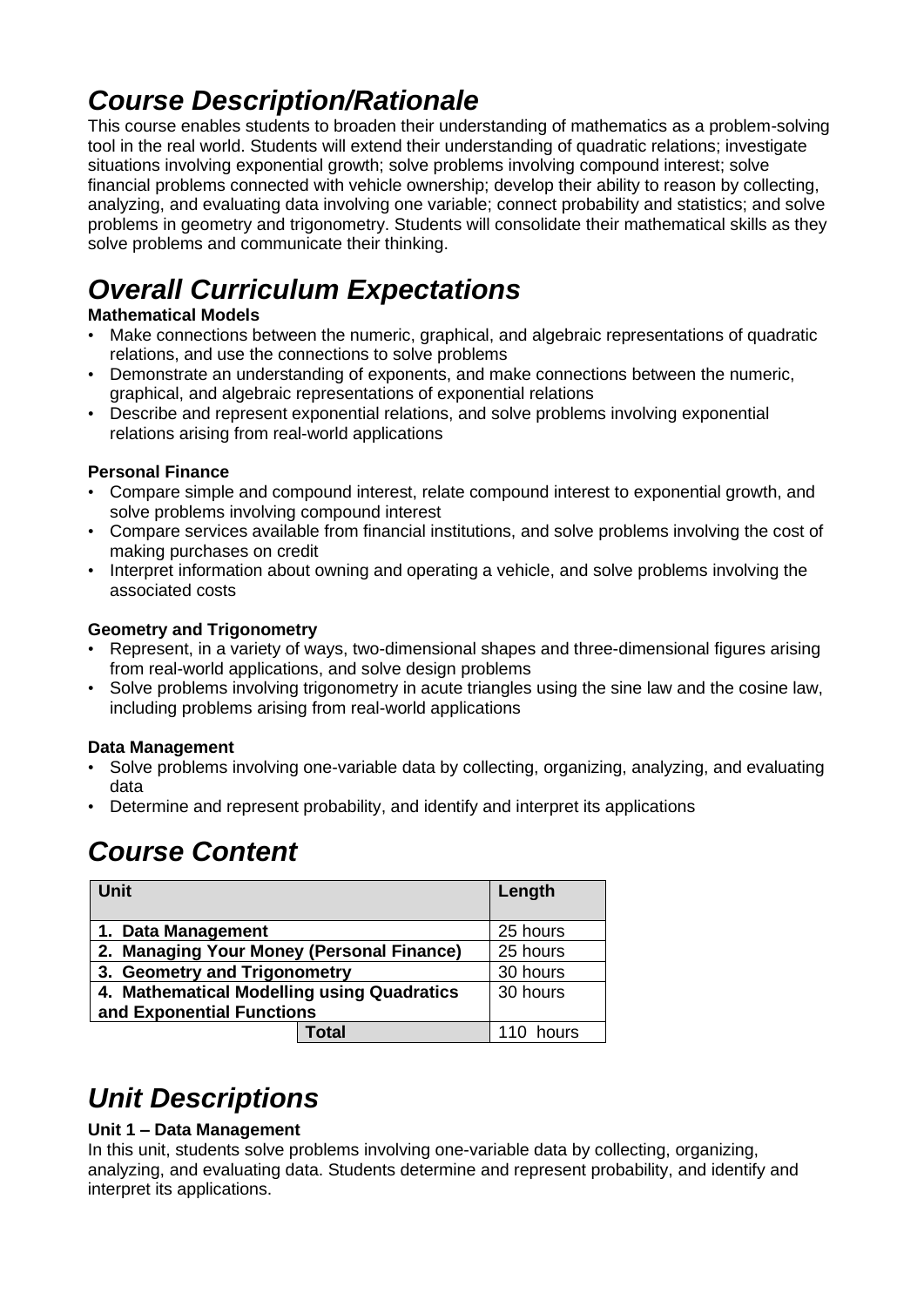#### **Unit 2 – Personal Finance (It's of INTEREST to You)**

Students compare simple and compound interest, relate compound interest to exponential growth, and solve problems involving compound interest. Students compare services available from financial institutions, including financial institutions in their communities, and solve problems involving the cost of making purchases on credit. Students interpret information about owning and operating a vehicle, and solve problems involving the associated costs.

#### **Unit 3 – Geometry and Trigonometry (The Mathematics of Financial Growth)**

Students represent, in a variety of ways, two-dimensional shapes and three-dimensional figures arising from real-world applications, and solve design problems. Students solve problems involving trigonometry in acute triangles using the sine law and the cosine law, including problems arising from real-world applications. Emphasis will be placed on those functions which relate to financial growth through investigation with technology, the properties of exponential functions with equations of the form  $y = ax$ , and their graphs are analyzed. Students evaluate simple expressions involving natural, rational and integral exponents, with and without the use of technology.

#### **Unit 4 – Mathematical Modeling using Quadratics and Exponential Functions**

Students make connections between the numeric, graphical, and algebraic representations of quadratic relations, and use the connections to solve problems. Students demonstrate an understanding of exponents, and make connections between the numeric, graphical, and algebraic representations of exponential relations. Students describe and represent exponential relations, and solve problems involving exponential relations arising from real-world applications.

### *Teaching/Learning Strategies*

This course is organized into an eight-week series of lessons and activities that is presented to students in remote northern communities via the internet. The eighth week is used for course consolidation, review, and the final examination. Teacher and students communicate over the internet through timely activity feedback, emails, messages, video and audio calls. Classroom mentors assume the role of liaison between the teacher and student while also supporting a holistic approach to motivate, engage and support each individual student.

Teachers will:

- provide students with materials, technological tools and software for use in experiments, demonstrations, and investigations.
- address a variety of learning styles in each unit.
- be accountable to addressing the overall and specific expectations in their planning, and accountable to tracking student progress in the overall expectations, including the most important specific expectations.
- act as guide and facilitator.
- provide many opportunities for students to demonstrate their ability to meet course expectations.
- ensure that the culmination of an activity helps the students to build a solid understanding of the mathematical concepts arising from that activity and sets the stage for future learning.
- use learning/performance tasks that are designed to link several expectations and give the students occasion to demonstrate their optimal levels of achievement through the communication of results, the ability to pose extending questions following an inquiry, and to provide the solution to unfamiliar problems.
- provide regular assessment which provides the feedback that students need in order to improve their achievement.

Students will:

- develop increasing responsibility for their own learning.
- carry out investigations and engage in the inquiry process.
- explore, hypothesize or formulate, manipulate or transform, infer or conclude, and communicate during an inquiry.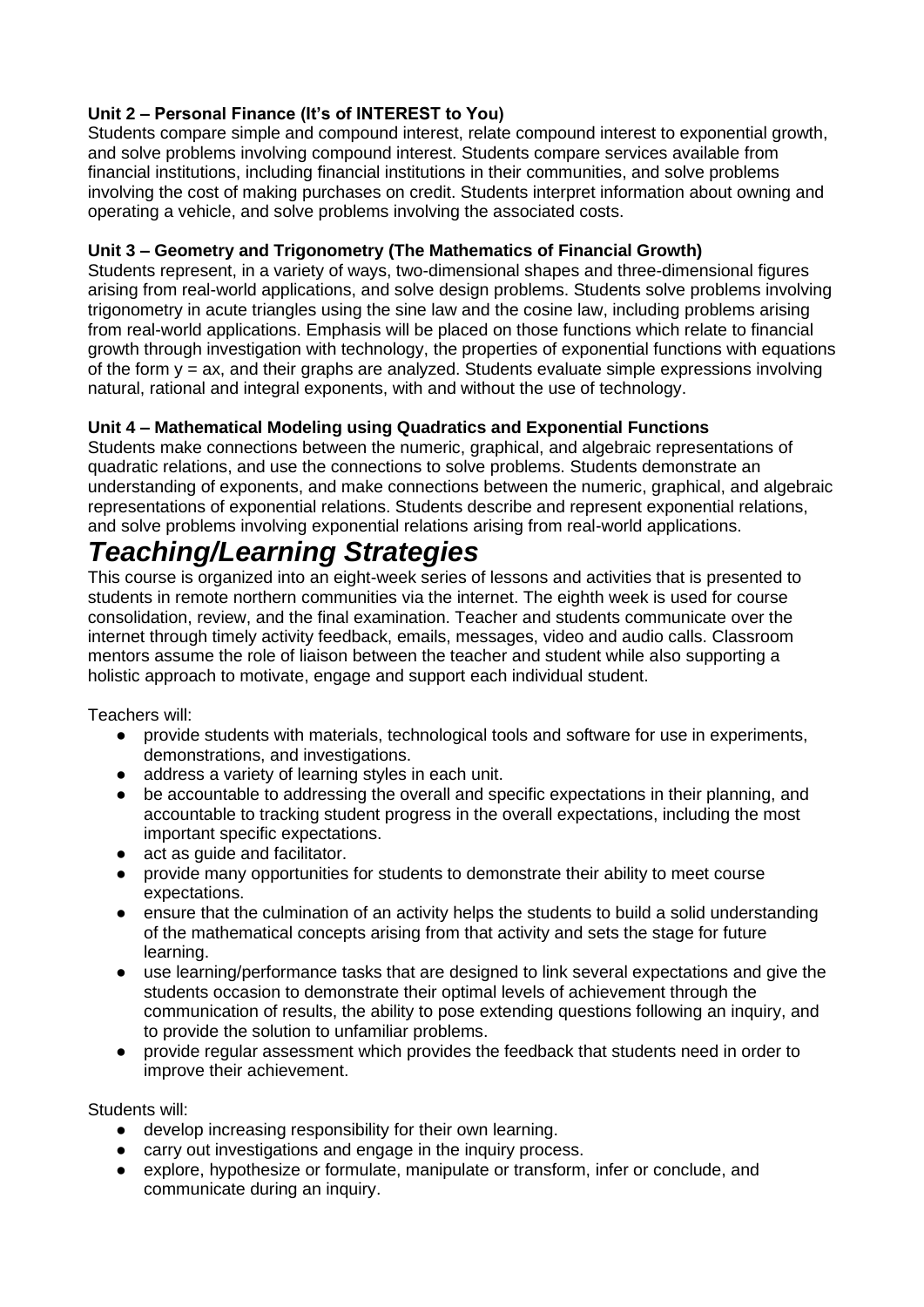- engage in explorations involving the use of technology (e.g., graphing software, dynamic geometric software, databases, the Internet, statistical programs, spreadsheets and multimedia resources) and the collection of data.
- follow examples and Socratic developments of concepts and take notes provided by the teacher.
- pose and answer questions in a context.
- describe the patterns that emerge verbally, algebraically and visually (using tables, graphs and posters).
- demonstrate an understanding of concepts, and ability to select and perform algorithms accurately in. order to solve problems.
- practice prerequisite skills.

Learning goals will be discussed at the beginning of each assignment and success criteria will be provided to students. The success criteria are used to develop the assessment tools in this course, including rubrics and checklists.

### *Evaluation*

The final grade will be determined as follows (Ontario Ministry of Education, 2010):

- Seventy per cent of the grade will be based on evaluation conducted throughout the course. This portion of the grade should reflect the student's most consistent level of achievement throughout the course, although special consideration should be given to more recent evidence of achievement.
- Thirty per cent of the grade will be based on a final evaluation administered at or towards the end of the course. This evaluation will be based on evidence from one or a combination of the following: an examination, a performance, an essay, and/or another method of evaluation suitable to the course content. The final evaluation allows the student an opportunity to demonstrate comprehensive achievement of the overall expectations for the course (p. 41).

Ontario Ministry of Education. (2010). *Growing success: Assessment, evaluation and reporting in Ontario schools*. Toronto ON: Queen's Printer for Ontario.

| Type of<br><b>Assess</b><br>ment | <b>Category</b>                                                                                                                                                                                                                                                                                            | <b>Details</b>                                                                                                                                                                                      |     | We<br>igh<br>tin<br>g<br>$(\%)$ |
|----------------------------------|------------------------------------------------------------------------------------------------------------------------------------------------------------------------------------------------------------------------------------------------------------------------------------------------------------|-----------------------------------------------------------------------------------------------------------------------------------------------------------------------------------------------------|-----|---------------------------------|
| Term<br><b>Work</b><br>(70%)     | Knowledge/<br>Determine the relationship between the form of an equation<br>Understanding<br>and the shape of its graph with respect to linearity and non-<br>linearity<br>Demonstrate an understanding of the exponent rules of<br>multiplication and division, and apply them to simplify<br>expressions |                                                                                                                                                                                                     |     | 13                              |
|                                  | Thinking                                                                                                                                                                                                                                                                                                   | Determine, through investigation, the properties of the slope<br>and y-intercept of a linear relation                                                                                               |     | 19                              |
|                                  | Communication                                                                                                                                                                                                                                                                                              | Verify, through investigation facilitated by dynamic geometry<br>software, geometric properties and relationships involving<br>two-dimensional shapes, and apply the results to solving<br>problems |     | 19                              |
|                                  | Application                                                                                                                                                                                                                                                                                                | Solve problems involving linear relations<br>between two variables                                                                                                                                  |     | 19                              |
| Final                            | Culminating<br>Activity<br>(15%)                                                                                                                                                                                                                                                                           | Analyse data relating to the farming industry                                                                                                                                                       | K/U | 3                               |
| Evaluati                         |                                                                                                                                                                                                                                                                                                            | calculate the variance and standard deviation of<br>T<br>data from a bar graph<br>$\mathsf{C}$<br>Fill a tally chart with data and calculate the mean,                                              |     | 4                               |
| on.<br>$(30\%)$                  |                                                                                                                                                                                                                                                                                                            |                                                                                                                                                                                                     |     | 4                               |
|                                  |                                                                                                                                                                                                                                                                                                            | A<br>median, mode and standard deviation of the data                                                                                                                                                |     | 4                               |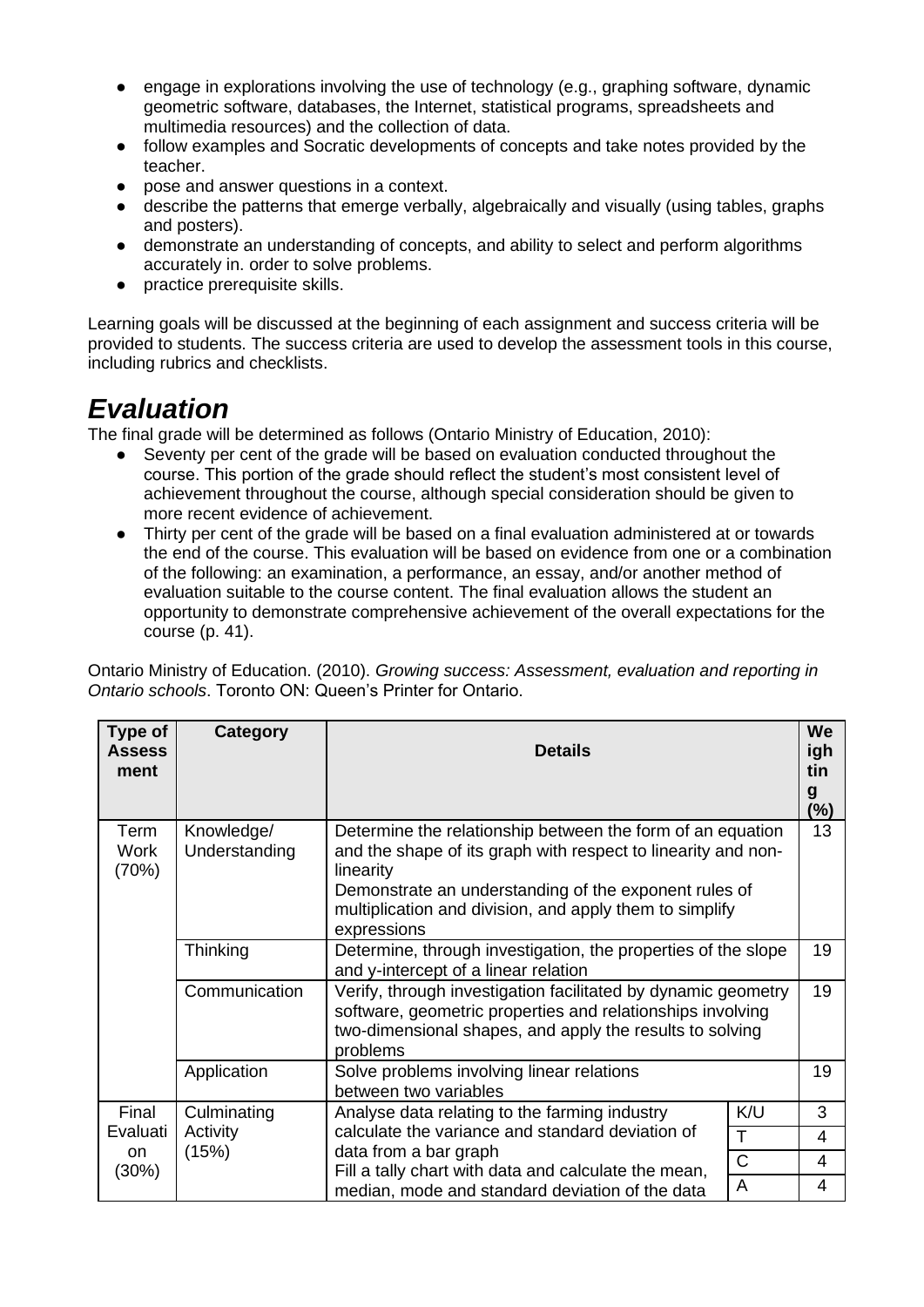|       | Calculate probabilities of cow offspring being a<br>steer or a heifer<br>Identify various aspects on the graph of a<br>quadratic function (vertex, min/max, intercepts) |     |   |
|-------|-------------------------------------------------------------------------------------------------------------------------------------------------------------------------|-----|---|
| Exam  | Analyse data and calculate the mean, mode,                                                                                                                              | K/U | 3 |
| (15%) | median, and standard deviation<br>Calculate probabilities                                                                                                               |     |   |
|       |                                                                                                                                                                         | C   |   |
|       | Compare investment options and make an                                                                                                                                  | A   |   |
|       | educated decision                                                                                                                                                       |     |   |
|       | Use the sine/cosine law to calculate                                                                                                                                    |     |   |
|       |                                                                                                                                                                         |     |   |

### *Assessment/Evaluation Strategies*

A variety of assessment and evaluation methods, strategies and tools are required as appropriate to the expectation being assessed. These include diagnostic, formative, and summative within the course and within each unit.

Assessment *for* learning and assessment *as* learning is obtained through a variety of means, including the following:

- Ongoing descriptive feedback:
- Self-assessment and evaluation:
- Creation of displays and organizers:
- Open-ended questioning;
- Communication in online forums;
- Mentor observations;
- Quizzes;
- Research and research products;
- Conversations with student on a regular basis to verbalize observations, ask questions, and clarify understanding.

Evidence of student achievement (assessment *of* learning) is collected from various sources, including the following:

- Ongoing observations of most consistent work, with consideration given to most recent work;
- Tests and quizzes;
- Application of knowledge in real life situations;
- Conversations with students;
- Summative unit activities;
- Culminating activity;
- Exam.

The Ministry of Education's 2010 document, *Growing Success*, outlines the seven fundamental principles that guide best practice in the assessment and evaluation of students. KiHS teachers use practices that:

- are fair, transparent, and equitable for all students;
- support all students, including those with special education needs, those who are learning the language of instruction (English or French), and those who are First Nation, Métis, or Inuit;
- are carefully planned to relate to the curriculum expectations and learning goals and, as much as possible, to the interests, learning styles and preferences, needs, and experiences of all students;
- are communicated clearly to students and parents at the beginning of the course and at other points throughout the school year or course;
- are ongoing, varied in nature, and administered over a period of time to provide multiple opportunities for students to demonstrate the full range of their learning;